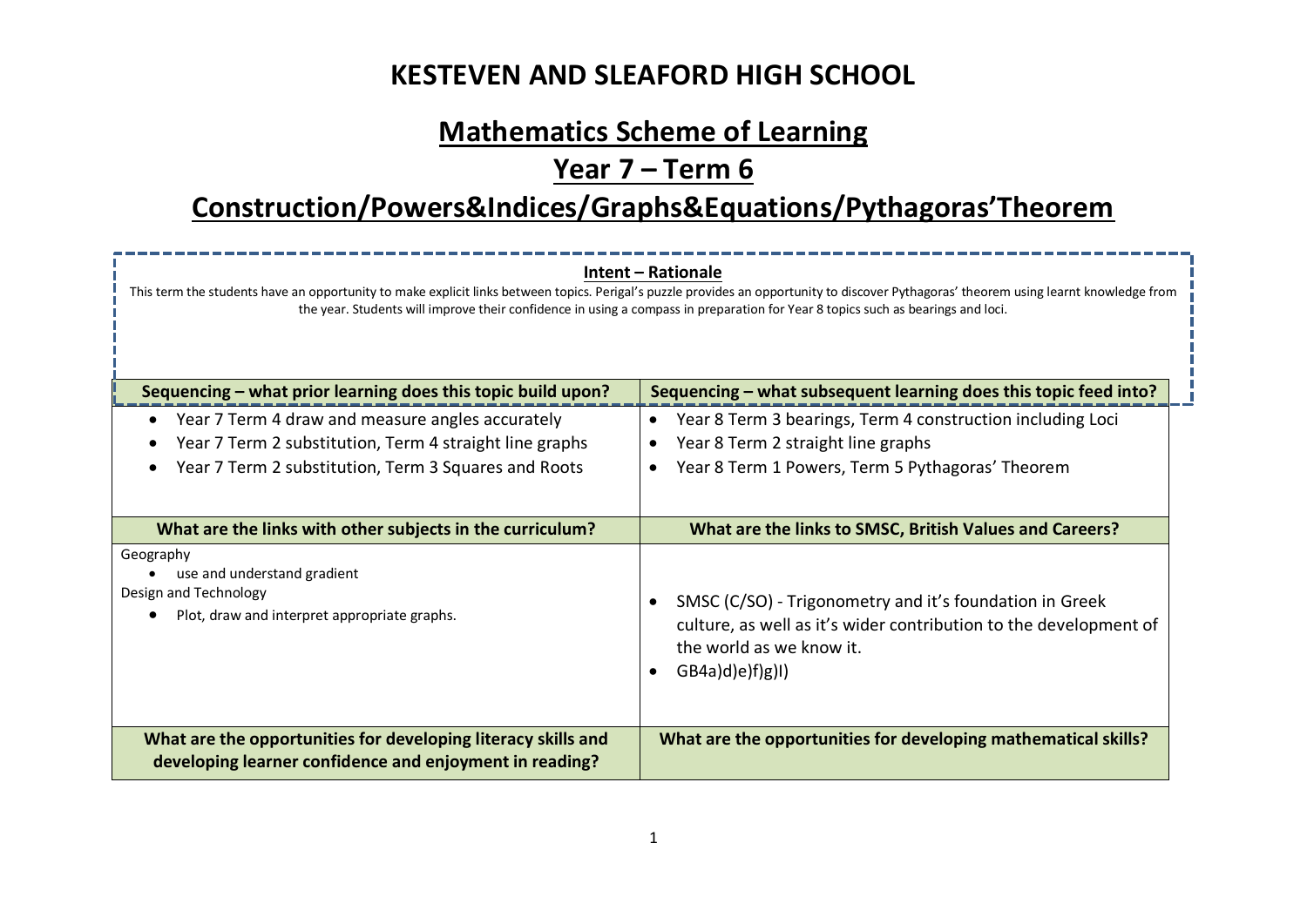| 'Alex's Adventure in Numberland' - Alex Bellows<br>'The Math Book' - Clifford Pickover<br>What's Your Angle, Pythagoras? (Charlesbridge Math<br><b>Adventures) by Julie Ellis and Phyllis Hornung</b><br><b>Pythagoras: Mathematician and Mystic (Greatest Greek)</b><br><b>Philosophers)</b> by Louis C Coakley and Dimitra Karamanides | Use of mathematical equipment including a compass to<br>construct and a protractor to measure when checking<br>Research famous Mathematician, Pythagoras<br>Research careers/applications of Pythagoras |
|------------------------------------------------------------------------------------------------------------------------------------------------------------------------------------------------------------------------------------------------------------------------------------------------------------------------------------------|---------------------------------------------------------------------------------------------------------------------------------------------------------------------------------------------------------|
|                                                                                                                                                                                                                                                                                                                                          |                                                                                                                                                                                                         |

# **Mathematics Scheme of Learning Year 7 – Term 6**

**Intent – Concepts**

| What knowledge will students gain and what skills will they develop as a consequence of this topic?                                                                 |  |  |  |  |
|---------------------------------------------------------------------------------------------------------------------------------------------------------------------|--|--|--|--|
| Know                                                                                                                                                                |  |  |  |  |
| Construct a circle of given radius/diameter. Construct an equilateral triangle and isosceles triangle. Construct a triangle given an angle and two side<br>lengths. |  |  |  |  |
| Draw a straight-line graph and a non-linear graph using a table of values. Know how to draw a graph of the form $x + y = c$ , using when $x = 0$ and $y=0$ .        |  |  |  |  |
| State Pythagoras' theorem. Identify the hypotenuse of a triangle and label the sides accurately. Use Pythagoras' theorem to find the hypotenuse length.             |  |  |  |  |
|                                                                                                                                                                     |  |  |  |  |
| <b>Apply</b>                                                                                                                                                        |  |  |  |  |
| Construct compound triangles to form an image                                                                                                                       |  |  |  |  |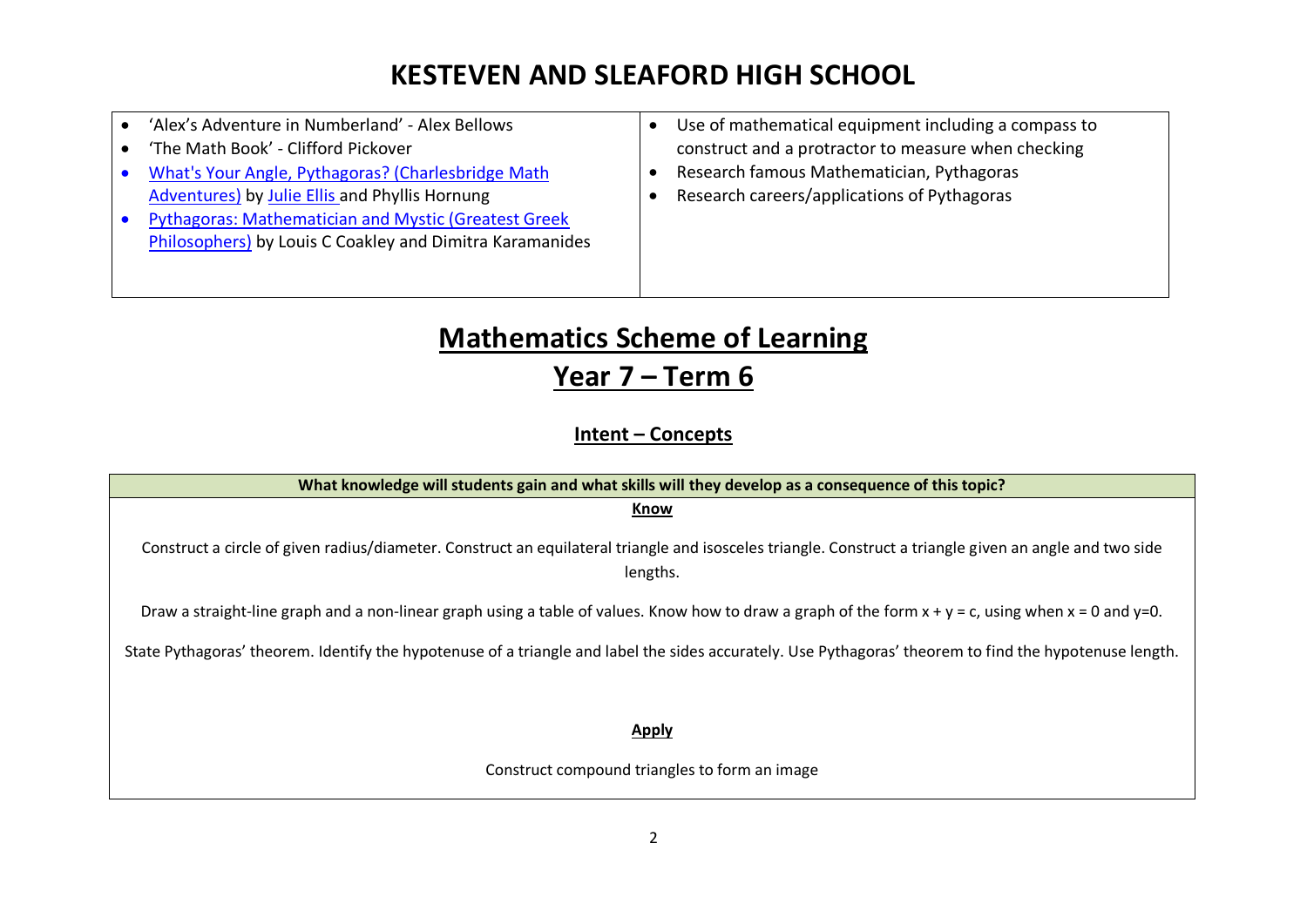| Identify the y intercept from a graph and an equation of the form $y = mx + c$                                               |                                                                             |  |  |
|------------------------------------------------------------------------------------------------------------------------------|-----------------------------------------------------------------------------|--|--|
| <b>Extend</b>                                                                                                                |                                                                             |  |  |
| Students begin to recognise the gradient from an equation                                                                    |                                                                             |  |  |
| Using knowledge from balance equations, students can find the shorter side lengths                                           |                                                                             |  |  |
|                                                                                                                              |                                                                             |  |  |
|                                                                                                                              |                                                                             |  |  |
| What subject specific language will be used and developed in this<br>topic?                                                  | What opportunities are available for assessing the progress of<br>students? |  |  |
| Compass, construct, protractor, scale drawing, accurately,<br>equilateral, linear equation, y-intercept, Pythagoras' theorem | Mid-term target questions<br>End of half term assessment                    |  |  |

| Construction                                |  |  |
|---------------------------------------------|--|--|
|                                             |  |  |
| Construct a circle of given radius/diameter |  |  |
| Construct an equilateral triangle           |  |  |
| Construct an isosceles triangle             |  |  |
| Construct a triangle given an angle and two |  |  |
| side lengths (SAS triangle)                 |  |  |